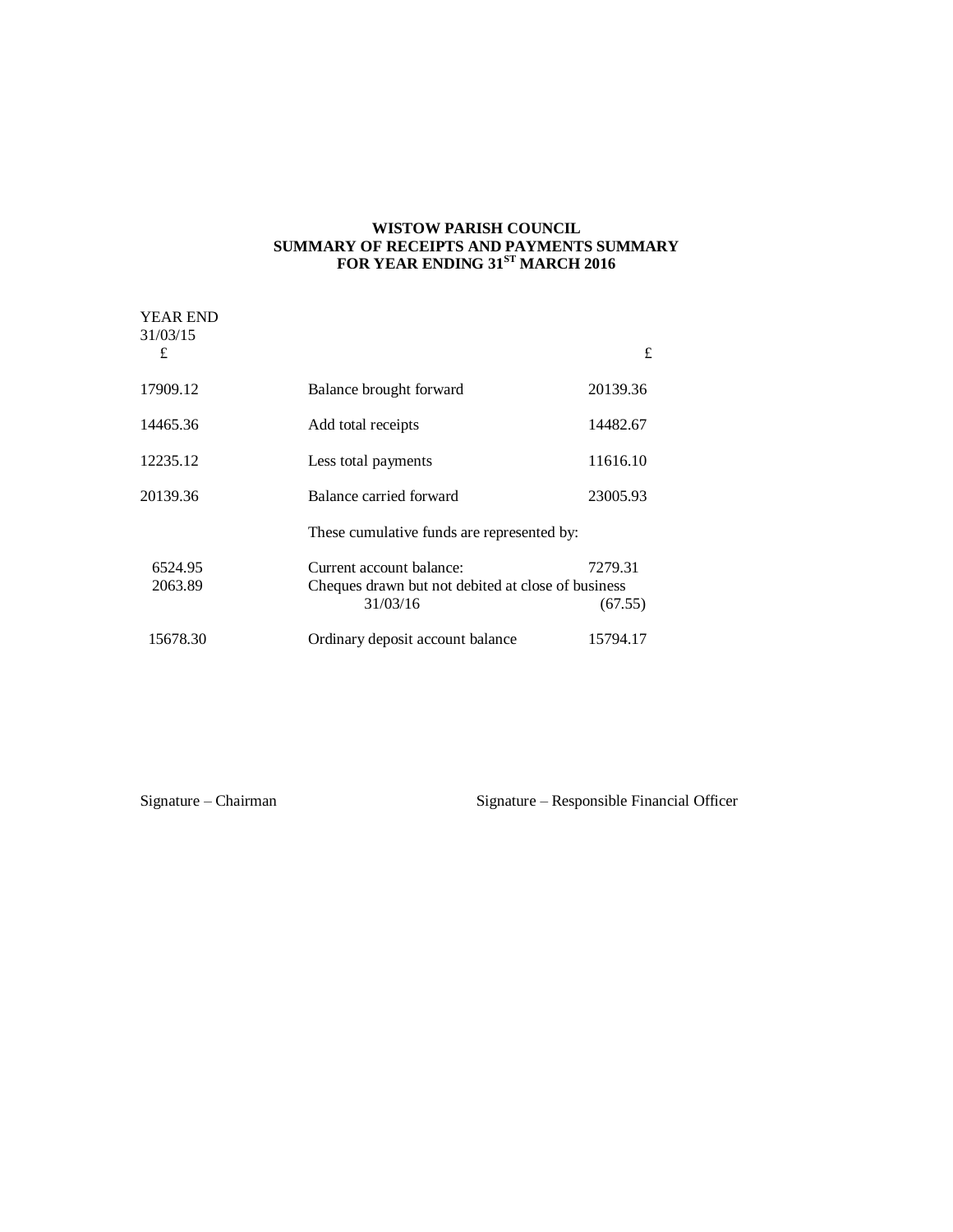# **WISTOW PARISH COUNCIL SUPPORTING STATEMENT TO THE ACCOUNTS FOR THE YEAR ENDING 31ST MARCH 2016**

**1. Assets**

A) Movements in the year None

| B) The following assets were disposed of:            | Receipt $\pounds$                |  |
|------------------------------------------------------|----------------------------------|--|
| PC 1 on Mill Road was removed                        | 50.00                            |  |
| Aerial runway                                        | 00.00                            |  |
| C) At $31st$ March 2016 assets as follows were held: | Value                            |  |
| <b>COMMUNITY ASSETS</b>                              |                                  |  |
| Allotment land (16 acres)                            | 1.00 Rented to allotment holders |  |
| <b>OTHER FIXED ASSETS</b>                            |                                  |  |

Please see attached schedule: total value £118415.92 (not including alloments) These assets have been valued at the current insurance value. For the Annual Return we show actual cost of £67981.50

.

The basis of valuation of these assets is purchase value with the exception of the allotment land which is valued at the nominal value of £1.00.

# **2. Borrowings**

At the close of business on  $31<sup>st</sup>$  March 2016 no loans to the Council were outstanding.

# **3. Leases (NB Equipment only)**

At  $31<sup>st</sup>$  March 2016 no leases were in operation.

#### **4. Debts outstanding**

At 31<sup>st</sup> March 2016 debts of £771.82 were outstanding and due to the Council in respect of VAT refunds,

Signature – Chairman Signature – Responsible Financial Officer